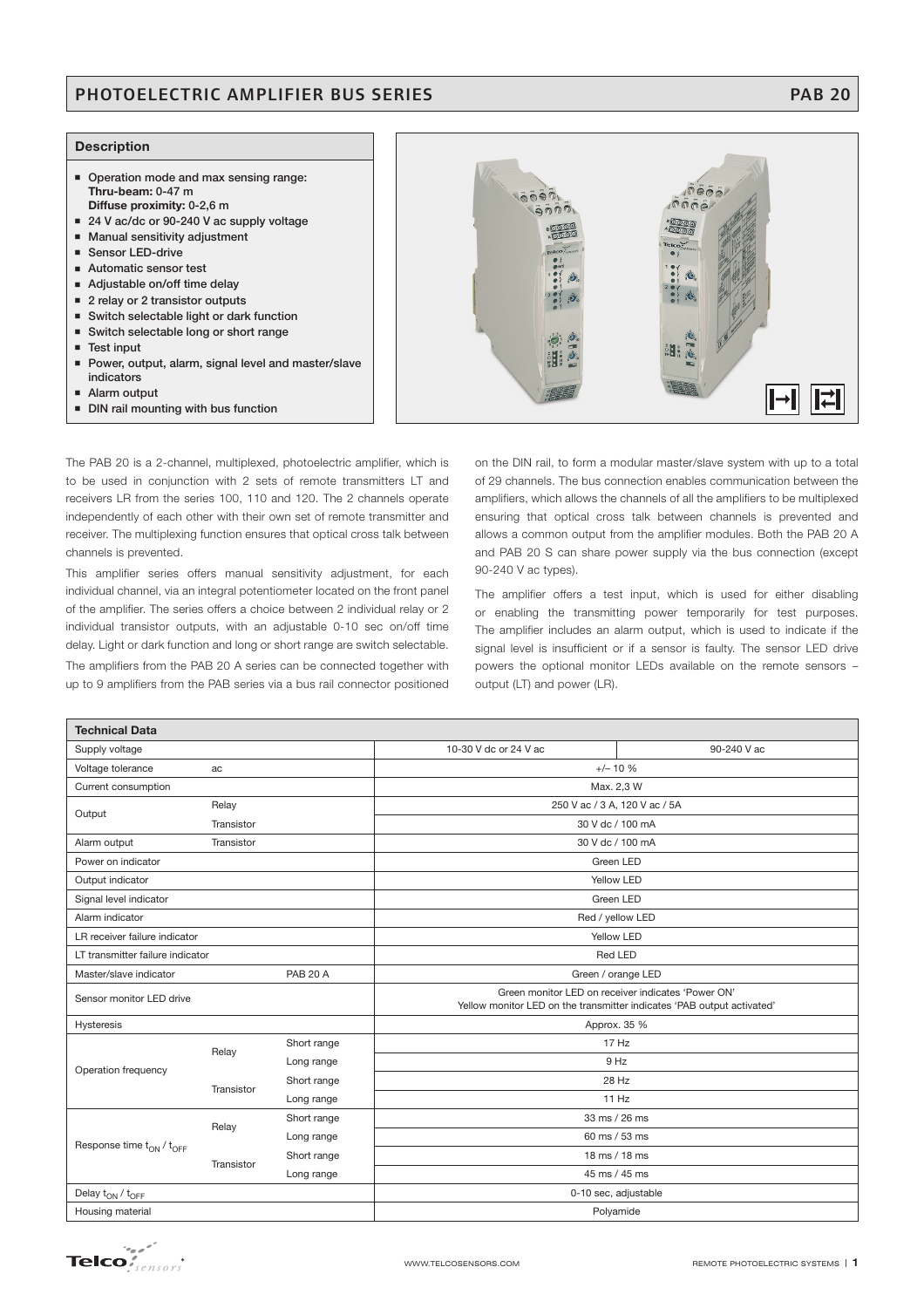# PAB 20 PHOTOELECTRIC AMPLIFIER BUS SERIES

 $\overline{\phantom{a}}$ 

| <b>Environmental Data</b> |                       |  |  |  |
|---------------------------|-----------------------|--|--|--|
| Temperature, operation    | $-10$ to $+50$ °C     |  |  |  |
| Temperature, storage      | $-40$ to $+80$ °C     |  |  |  |
| Sealing class             | IP 40                 |  |  |  |
| Approvals                 | CE 257L <sub>us</sub> |  |  |  |

## **Available Types**

| <b>Available Types</b> |                                 |                   |                     |                      |                           |  |
|------------------------|---------------------------------|-------------------|---------------------|----------------------|---------------------------|--|
| Model                  | Connection                      | <b>Time Delay</b> | Supply Voltage      | 10-30 V dc / 24 V ac | 90-240 V ac               |  |
|                        |                                 |                   | Output              |                      | Order Reference           |  |
| <b>PAB 20 A</b>        | Removable<br>screw<br>terminals | On/Off<br>delay   | 2 individual relays | PAB 20 A 00912       | PAB 20 A 008 <sup>2</sup> |  |
|                        |                                 |                   | 2 individual NPN    | PAB 20 A 109 12      | PAB 20 A 108 <sup>2</sup> |  |
|                        |                                 |                   | 2 individual PNP    | PAB 20 A 20912       | PAB 20 A 208 <sup>2</sup> |  |
|                        |                                 |                   | 2 individual relays | PAB 20 S 009         | PAB 20 S 008              |  |
| <b>PAB 20 S</b>        |                                 |                   | 2 individual NPN    | PAB 20 S 109         | PAB 20 S 108              |  |
|                        |                                 |                   | 2 individual PNP    | PAB 20 S 209         | PAB 20 S 208              |  |
|                        |                                 |                   |                     |                      |                           |  |

**Note: 1. Amplifiers marked 1 can share power supply via bus connection.**

- **2. Amplifiers marked 2 can form modular master/slave via bus connection.**
- **3. Remote sensors and bus rail connector to be ordered separately.**

| <b>Applicable Remote Sensors and Ranges</b> |                 |                 |                          |                  |  |
|---------------------------------------------|-----------------|-----------------|--------------------------|------------------|--|
| <b>Series</b>                               |                 | Thru-beam       | <b>Diffuse Proximity</b> |                  |  |
|                                             | Short range     | Long range      | Short range              | Long range       |  |
| 100                                         | 4 m             | 12 <sub>m</sub> | 0.4 <sub>m</sub>         | 0,8 <sub>m</sub> |  |
| 110                                         | 9 m             | 27 <sub>m</sub> | 0.7 <sub>m</sub>         | $1,7$ m          |  |
| 120                                         | 16 <sub>m</sub> | 47 m            | 1.2 <sub>m</sub>         | 2,6 m            |  |

| <b>PAB 20 A</b><br><b>Response Times in Bus Connection</b> |                     |                          |                                                |                   |                   |  |
|------------------------------------------------------------|---------------------|--------------------------|------------------------------------------------|-------------------|-------------------|--|
|                                                            |                     | Relav                    |                                                | Transistor        |                   |  |
|                                                            |                     | Short range              | Long range                                     | Short range       | Long range        |  |
| Response time                                              | $t_{ON}$            | 6 ms x $(N + 1) + 15$ ms | $15 \text{ ms} \times (N + 1) + 15 \text{ ms}$ | 6 ms $x(N + 1)$   | 15 ms x $(N + 1)$ |  |
|                                                            | $\tau_{\text{OFF}}$ | 6 ms x $(N + 1) + 8$ ms  | 15 ms x $(N + 1) + 8$ ms                       | 6 ms $x(N + 1)$   | 15 ms x $(N + 1)$ |  |
| Operation frequency                                        |                     | 83 Hz / $(N + 2,9)$      | $33$ Hz / (N + 1,8)                            | 83 Hz / $(N + 1)$ | $33$ Hz / (N + 1) |  |

**Note: "N" is equal to the total number of channels connected in the bus connection.**